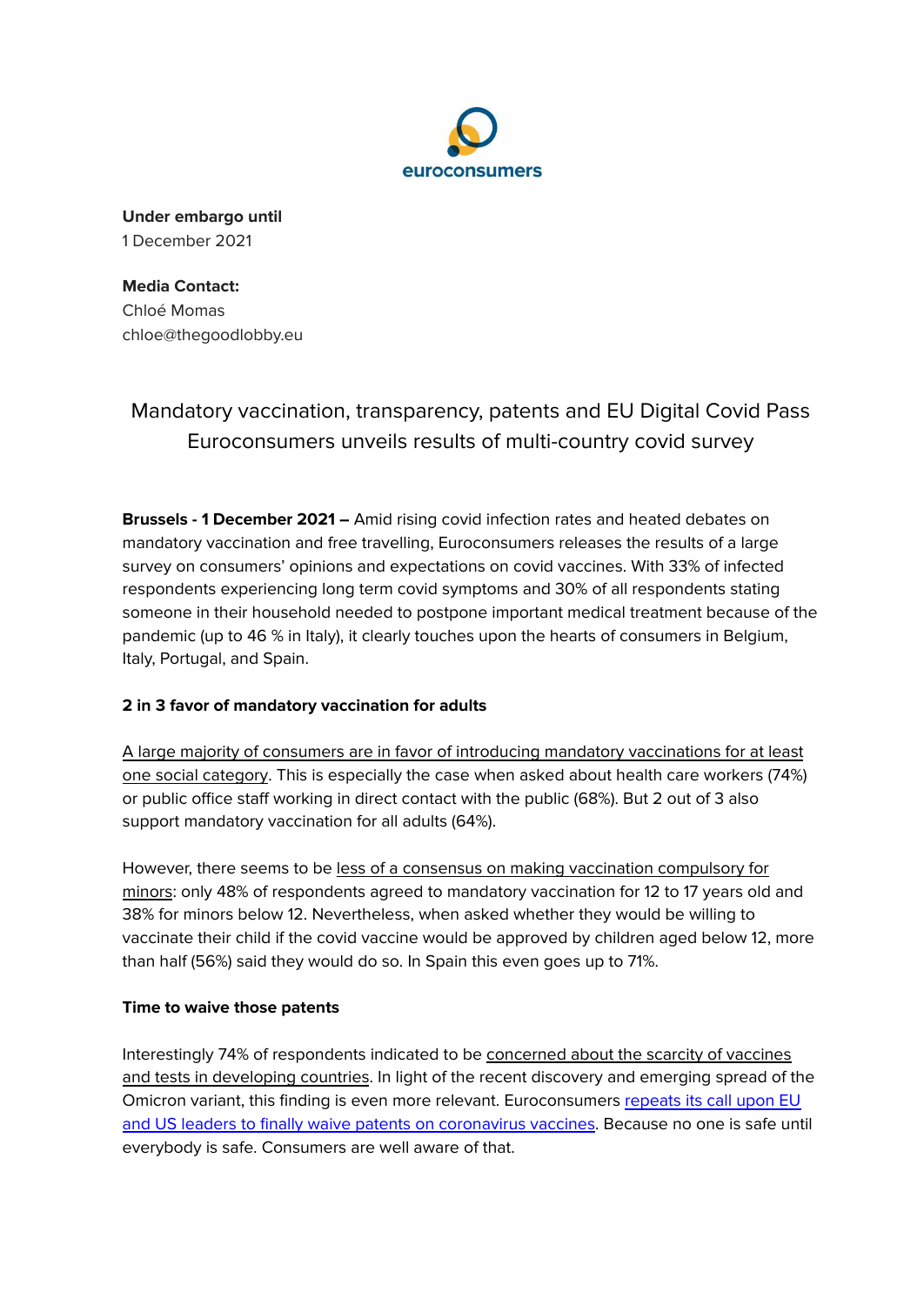"Covid has already taken the lives of many and left indelible traces in the existence of others", says **Director Public Affairs at Euroconsumers Marco Pierani**. "Our strength lies in science and in acting in the most coordinated way possible, safeguarding the interests of all. That's why we need to keep on vaccinating in and outside Europe".

#### **Need for more transparency**

Given the above consumer focus on vaccination, it is worrisome that overall consumers seem to have a rather poor perception of the EU's performance when handling the covid-19 vaccination purchases. While only 26% of consumers believe that the purchasing process of covid-19 vaccines was well handled by the EU, still 34% believe that the EU achieved a better deal with pharmaceutical companies than what their national country could have achieved on its own (versus 20% who disagree). However, 1 out of 4 believes the EU prioritised pharmaceutical companies' interests over those of European citizens.

It is again clear more transparency is needed as it is absolutely crucial to ensure consumer and citizen trust. In the survey 51% of respondents stated that the negotiations between the EU and the pharmaceutical companies should have been more transparent, something [Euroconsumers](https://assets.ctfassets.net/iapmw8ie3ije/3qzjIKTL82smZW1hZKgPOG/f8af4e389db6a290e3f937a1f87a2053/Press_Release_Time_for_Transparency_on_COVID-19_Vaccination.pdf) has since long been calling for.

## **Keep the EU digital covid certificate easy and effective**

On the upside, half of respondents agree the EU Covid Certificate is an efficient measure to move freely within the EU. However a third immediately states that the different national rules (such as number of vaccinations, age limit, etc.) complicated the use of it. Surprisingly 18% of respondents indicated it happened at least once that they were not asked for their certificate when crossing an EU border.

[Euroconsumers](https://www.euroconsumers.org/activities/why-a-digital-green-certificate-if-member-states-wont-comply-with-it) has long asked the European Commission and Member States to coordinate the implementation of the EU Digital Covid Certificate. In light of some recent unilateral decisions and the European Commission proposal for a Council [recommendation](https://ec.europa.eu/commission/presscorner/detail/en/ip_21_6186) on updated [travel](https://ec.europa.eu/commission/presscorner/detail/en/ip_21_6186) rules, Euroconsumers reiterates its call to ensure a united front.

"We need to safeguard the EU Digital Covid Certificate as an easy and efficient tool allowing consumers to move freely and safely across Europe", says **Els Bruggeman, Head of Policy and Enforcement at Euroconsumers**, "If anything it should be applied more rigidly".

## **Need to ensure good and trustworthy information remains high**

On a more general note. Although consumers seem to be rather well informed about the basics of the coronavirus (i.e. how it is spread, how to prevent contamination, how it affects elderly people, etc.), it is still worrisome 40% believe it to be only as deadly as the common flu. However, more striking is that 1 in 4 believe "the coronavirus was released by the Chinese government to destroy Western economies" or 1 in 4 believe "it was created in a lab so the pharmaceutical industry can sell vaccines". It shows that despite all efforts, it remains essential to keep on ensuring good and trustworthy information.